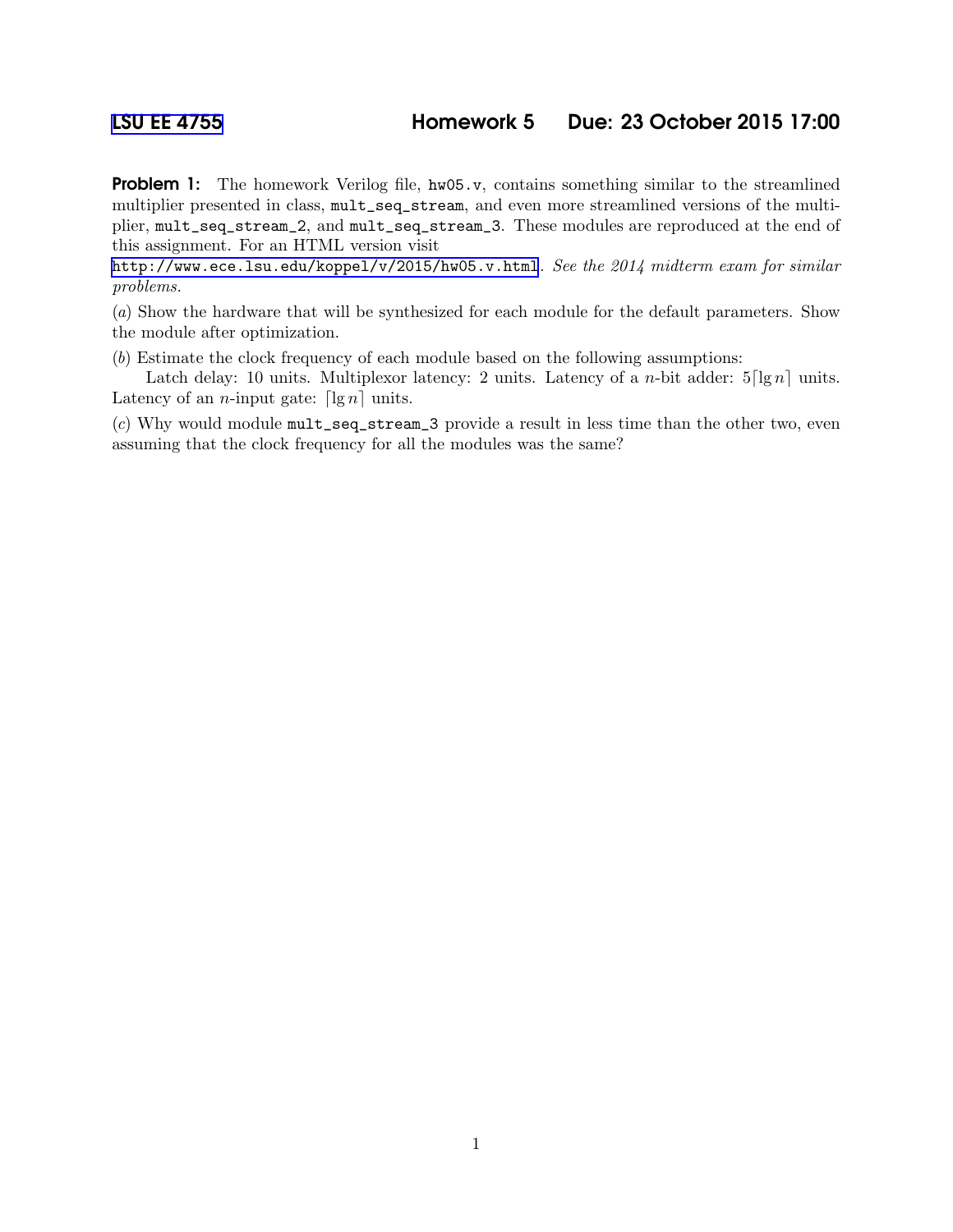```
module mult_seq_stream #( int wid = 16 )
( output logic [2*wid-1:0] prod,
  input logic [wid-1:0] plier,
  input logic [wid-1:0] cand,
  input clk);
localparam int wlog = \frac{\cosh(\theta)}{\cosh(\theta)};
logic [wlog-1:0] pos;
logic [2*wid-1:0] accum;
always @( posedge clk ) begin
    logic [wid:0] pp;
    if (pos == 0) begin
       prod = accum;
       accum = cand;
       pos = wid - 1;end else begin
       pos--;
    end
    // Note: the multiplicand is in the lower bits of the accumulator.
    //
   pp = accum[0] ? { 1'b0, plier } : 0;
    // Add on the partial product and shift the accumulator.
    //
    \text{accum} = \{ \{ 1' \text{b0}, \ \text{accum}[2* \text{wid}-1: \text{wid}] \} + \text{pp}, \ \text{accum}[\text{wid}-1:1] \};
```
end

endmodule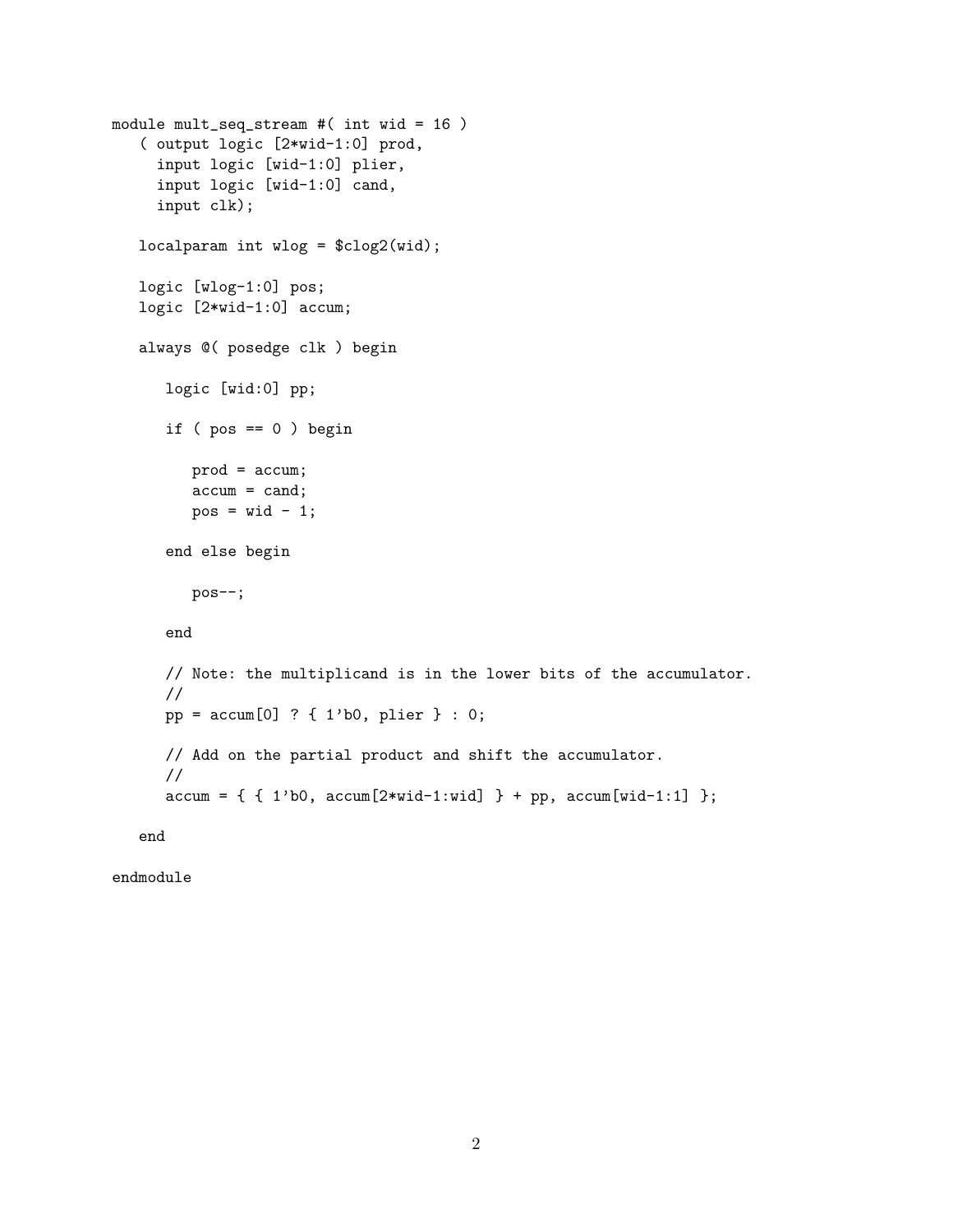```
module mult_seq_stream_2 #( int wid = 16 )
 ( output logic [2*wid-1:0] prod,
   input logic [wid-1:0] plier,
   input logic [wid-1:0] cand,
   input clk);
localparam int wlog = \frac{\cosh(2\pi x)}{\cosh(2\pi x)};
logic [wlog-1:0] pos;
logic [2*wid-1:0] accum;
always @( posedge clk ) begin
    if (pos == 0) begin
        prod = accum;
        \text{accum} = \{ 1' b0, \text{ cand}[0] ? \text{plier} : \text{wid'}(0), \text{ cand}[\text{wid-1:1}] \};
        pos = wid - 1;end else begin
        logic [wid:0] pp;
        // Note: the multiplicand is in the lower bits of the accumulator.
        //
        pp = accum[0] ? plier : 0;
        // Add on the partial product and shift the accumulator.
        //
        \text{accum} = \{ \{ 1' \text{b0}, \ \text{accum}[2* \text{wid}-1: \text{wid}] \} + \text{pp}, \ \text{accum}[\text{wid}-1:1] \};
        pos--;
    end
```
end

endmodule